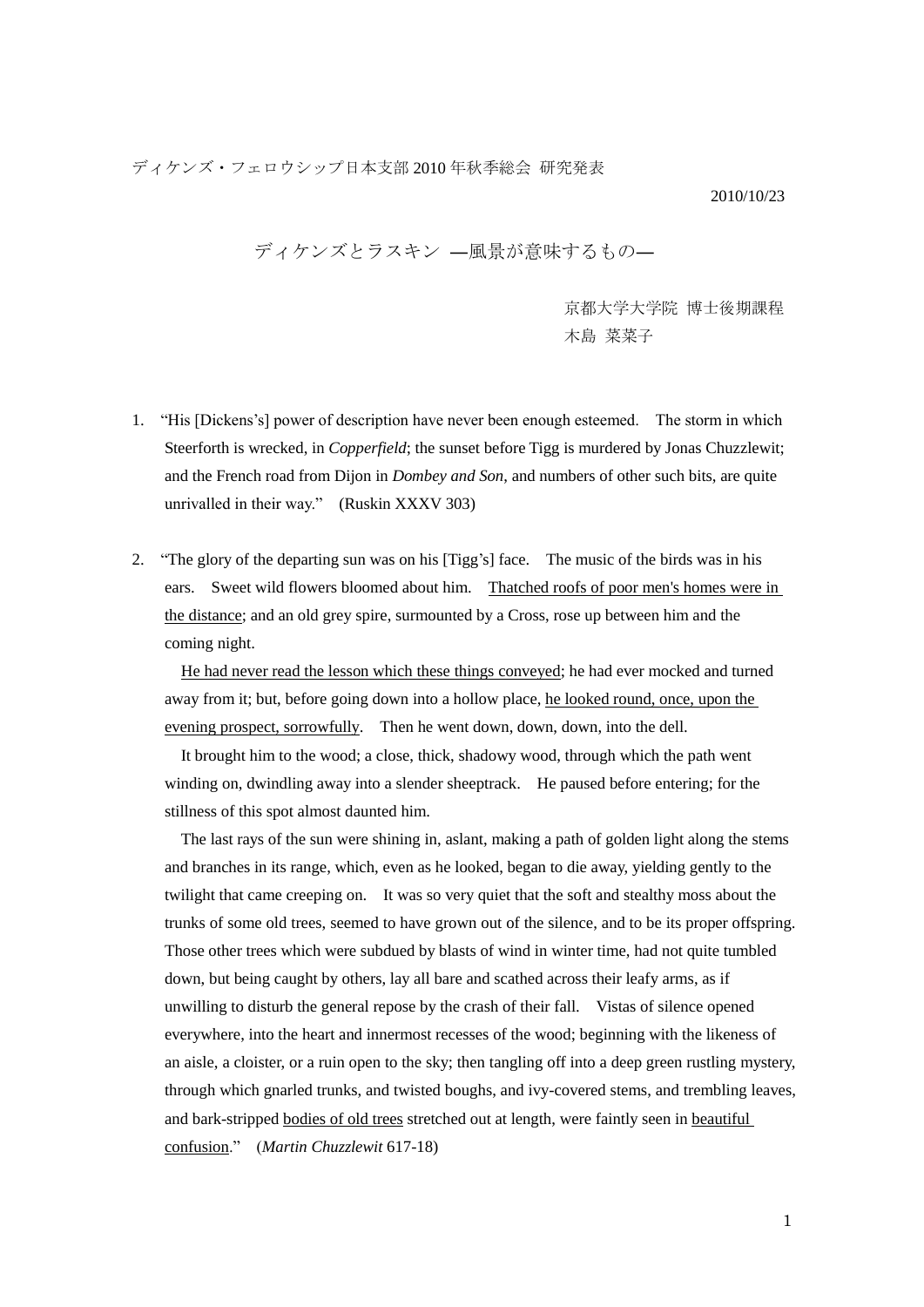- 3. "The lamps, gleaming on the medley of horses' heads, jumbled with the shadowy driver, and the fluttering of his cloak, made a thousand indistinct shapes, answering to his thoughts. Shadows of familiar people, stooping at their desks and books, in their remembered attitudes; strange apparitions of the man whom he was flying from, or of Edith; repetitions in the ringing bells and rolling wheels, of words that had been spoken; confusions of time and place, making last night a month ago, a month ago last night - home now distant beyond hope, now instantly accessible; commotion, discord, hurry, darkness, and confusion in his mind, and all around him. - Hallo! Hi! away at a gallop over the black landscape; dust and dirt flying like spray, the smoking horses snorting and plunging as if each of them were ridden by a demon, away in a frantic triumph on the dark road - whither?" (*Dombey and Son* 739)
- 4. "The air struck chill and comfortless, as it breathed upon him [Carker]. There was a heavy dew; and, hot as he was, it made him shiver. After a glance at the place where he had walked last night, and at the signal-lights burning feebly in the morning, and bereft of their significance, he turned to where the sun was rising, and beheld it, in its glory, as it broke upon the scene.

 So awful, so transcendent in its beauty, so divinely solemn. As he cast his faded eyes upon it, where it rose, tranquil and serene, unmoved by all the wrong and wickedness on which its beams had shone since the beginning of the world, who shall say that some weak sense of virtue upon Earth, and its reward in Heaven, did not manifest itself, even to him? If ever he remembered sister or brother with a touch of tenderness and remorse, who shall say it was not then?

 He needed some such touch then. Death was on him. He was marked off from the living world, and going down into his grave." (*Dombey and Son* 748)

5. "It was a murky confusion - here and there blotted with a colour like the colour of the smoke from damp fuel - of flying clouds, tossed up into most remarkable heaps, suggesting greater heights in the clouds than there were depths below them to the bottom of the deepest hollows in the earth, through which the wild moon seemed to plunge headlong, as if, in a dread disturbance of the laws of nature, she had lost her way and were frightened. […]

 The tremendous sea itself, when I could find sufficient pause to look at it, in the agitation of the blinding wind, the flying stones and sand, and the awful noise, confounded me. As the high watery walls came rolling in, and, at their highest, tumbled into surf, they looked as if the least would engulf the town. As the receding wave swept back with a hoarse roar, it seemed to scoop out deep caves in the beach, as if its purpose were to undermine the earth. When some white-headed billows thundered on, and dashed themselves to pieces before they reached the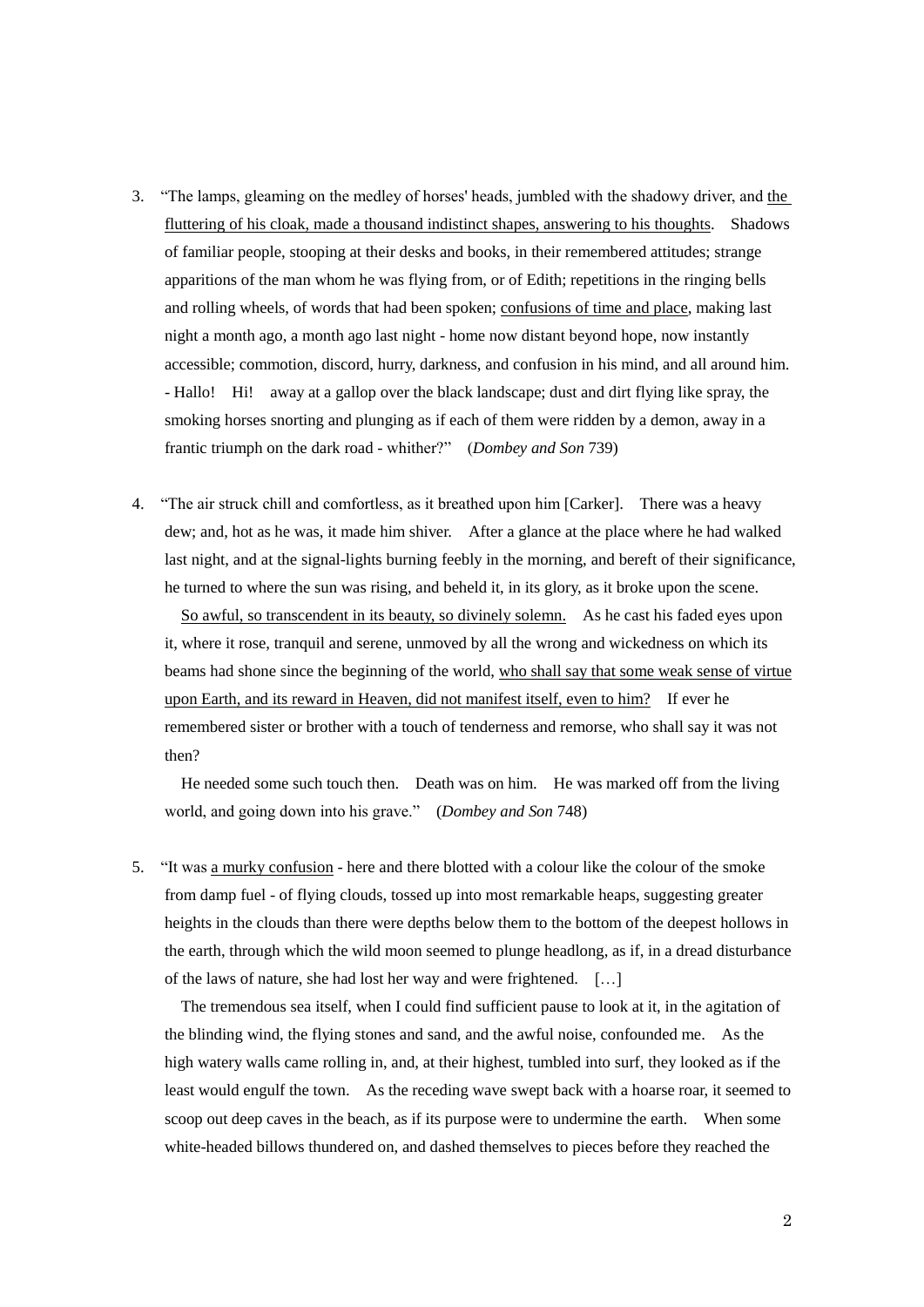land, every fragment of the late whole seemed possessed by the full might of its wrath, rushing to be gathered to the composition of another monster*.* Undulating hills were changed to valleys, undulating valleys (with a solitary storm-bird sometimes skimming through them) were lifted up to hills; masses of water shivered and shook the beach with a booming sound; every shape tumultuously rolled on, as soon as made, to change its shape and place, and beat another shape and place away; the ideal shore on the horizon, with its towers and buildings, rose and fell; the clouds fell fast and thick; I seemed to see a rending and upheaving of all nature*.* […]

 I was very much depressed in spirits; very solitary; and felt an uneasiness […]. There was that jumble in my thoughts and recollections, that I had lost the clear arrangement of time and distance." (*David Copperfield* 792-795)

6. "It was pretty late in the autumn of the year, when the declining sun struggling through the mist which had obscured it all day, looked brightly down upon a little Wiltshire village, within an easy journey of the fair old town of Salisbury.

Like a sudden flash of memory or spirit kindling up the mind of an old man, it shed a glory upon the scene, in which its departed youth and freshness seemed to live again. The wet grass sparkled in the light; the scanty patches of verdure in the hedges - where a few green twigs yet stood together bravely, resisting to the last the tyranny of nipping winds and early frosts - took heart and brightened up; the stream which had been dull and sullen all day long, broke out into a cheerful smile; the birds began to chirp and twitter on the naked boughs, as though the hopeful creatures half believed that winter had gone by, and spring had come already. The vane upon the tapering spire of the old church glistened from its lofty station in sympathy with the general gladness; and from the ivy-shaded windows such gleams of light shone back upon the glowing sky, that it seemed as if the quiet buildings were the hoarding-place of twenty summers, and all their ruddiness and warmth were stored within. [...]

An evening wind uprose too, and the slighter branches cracked and rattled as they moved, in skeleton dances, to its moaning music. The withering leaves no longer quiet, hurried to and fro in search of shelter from its chill pursuit; the labourer unyoked his horses, and with head bent down, trudged briskly home beside them; and from the cottage windows lights began to glance and wink upon the darkening fields." (*Martin Chuzzlewit* 6-7)

7. "It was a lovely evening in the spring-time of the year; and in the soft stillness of the twilight, all nature was very calm and beautiful. The day had been fine and warm; but at the coming on of night, the air grew cool, and in the mellowing distance smoke was rising gently from the cottage chimneys. There were a thousand pleasant scents diffused around, from young leaves and fresh buds; the cuckoo had been singing all day long, and was but just now hushed; the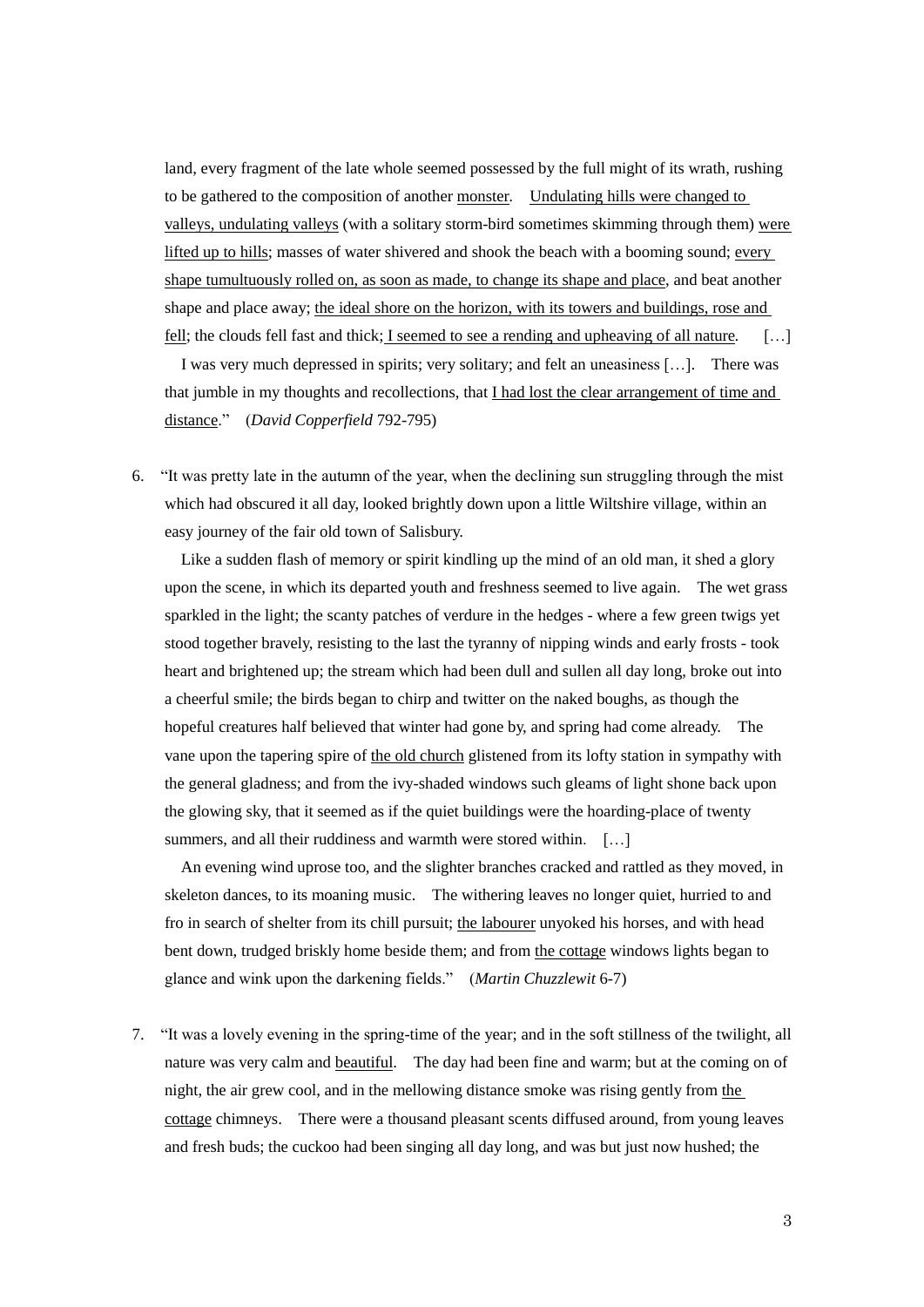smell of earth newly-upturned, first breath of hope to the first labourer after his garden withered, was fragrant in the evening breeze. It was a time when most men cherish good resolves, and sorrow for the wasted past; when most men, looking on the shadows as they gather, think of that evening which must close on all, and that to-morrow which has none beyond.

"Precious dull," said Mr Jonas, looking about. "It's enough to make a man go melancholy mad."" (*Martin Chuzzlewit* 284)

- 8. "To one unaccustomed to such scenes, this is a very striking time on shipboard. Afterwards, and when its novelty had long worn off, it never ceased to have a peculiar interest and charm for me. […] At first, too, and even when the hour, and all the objects it exalts, have come to be familiar, it is difficult, alone and thoughtful, to hold them to their proper shapes and forms. They change with the wandering fancy; assume the semblance of things left far away; put on the well-remembered aspect of favourite places dearly loved; and even people them with shadows. Streets, houses, rooms; figures so like their usual occupants, that they have startled me by their reality, which far exceeded, as it seemed to me, all power of mine to conjure up the absent; have, many and many a time, at such an hour, grown suddenly out of objects with whose real look, and use, and purpose, I was as well acquainted as with my own two hands." (*American Notes* 19)
- 9. "Here! Free from that cramped prison called the earth, and out upon the waste of waters. Here, roaring, raging, shrieking, howling, all night long. [...]

On, on, on, over the countless miles of angry space roll the long heaving billows. Mountains and caves are here, and yet are not; for what is now the one, is now the other; then all is but a boiling heap of rushing water. Pursuit, and flight, and mad return of wave on wave, and savage struggle, ending in a spouting-up of foam that whitens the black night; incessant change of place, and form, and hue; constancy in nothing, but eternal strife; on, on, on, they roll, and darker grows the night, and louder howls the wind, and more clamorous and fierce become the million voices in the sea, when the wild cry goes forth upon the storm "A ship!"" (*Martin Chuzzlewit* 212)

10. "[…] for instance, in *Alton Locke*,

"They rowed her in across the rolling foam -

The cruel, crawling foam.'

The foam is not cruel, neither does it crawl. The state of mind which attributes to it these characters of a living creature is one in which the reason is unhinged by grief. All violent feelings have the same effect. They produce in us a falseness in all our impressions of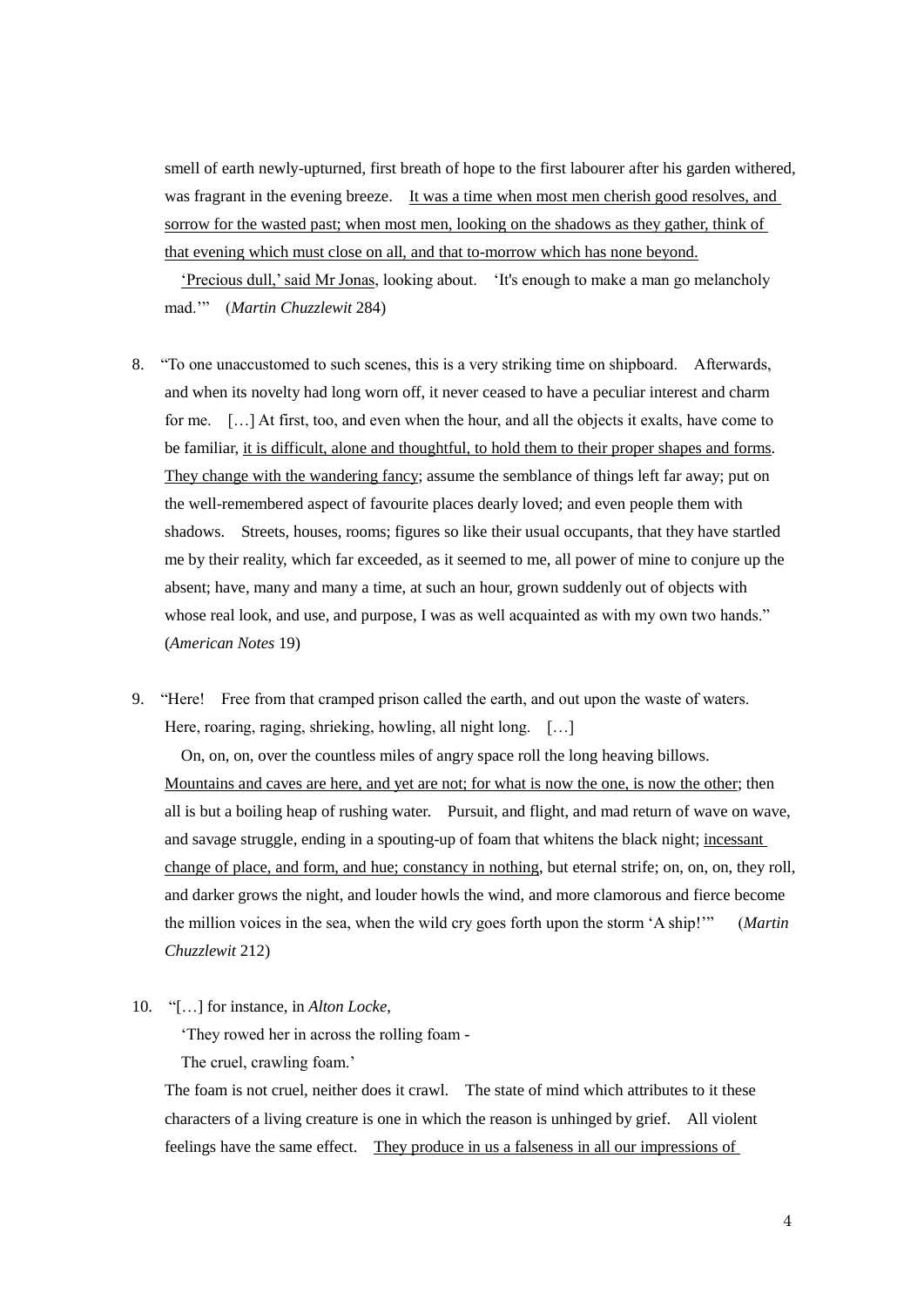external things, which I would generally characterize as the "pathetic fallacy."" (Ruskin V 205)

- 11. "Objects, with Dickens, take their hue from the thoughts of his characters. […] If the character is happy, the stones, flowers, and clouds must be happy too; if he is sad, nature must weep with him." (Taine 586)
- 12. "[…] when he [Ruskin] tries to think of the scene divorced from ordinary human associations, 'a scene in some aboriginal forest on the New Continent,' a 'sudden blankness and chill ... were cast upon it' […]. Typically, Ruskin's astonishingly precise vision is never quite literal; the power of the moment depended on what was *not* visible, on the fact that "those very springing flowers and ever flowing streams had been dyed by the deep colours of human endurance, valour and virtue."" (Levine 140)
- 13. "It would be difficult to say why, or how though it was possibly from having heard and read so much about it - but the effect on me was disappointment. Looking towards the setting sun, there lay, stretched out before my view, a vast expanse of level ground; unbroken, save by one thin line of trees, which scarcely amounted to a scratch upon the great blank; until it met the glowing sky, wherein it seemed to dip: mingling with its rich colours, and mellowing in its distant blue. […] Great as the picture was, its very flatness and extent, which left nothing to the imagination, tamed it down and cramped its interest. I felt little of that sense of freedom and exhilaration which a Scottish heath inspires, or even our English downs awaken. It was lonely and wild, but oppressive in its barren monotony. I felt that in traversing the Prairies, I could never abandon myself to the scene, forgetful of all else; as I should do instinctively, were the heather underneath my feet, or an iron-bound coast beyond; but should often glance towards the distant and frequently-receding line of the horizon, and wish it gained and passed. It is not a scene to be forgotten, but it is scarcely one, I think (at all events, as I saw it), to remember with much pleasure, or to covet the looking-on again, in after-life." (*American Notes* 201-02)
- 14. "Apart from the realities of this most picturesque city, there are associations clustering about it which would make a desert rich in interest. The dangerous precipice along whose rocky front, Wolfe and his brave companions climbed to glory; the Plains of Abraham, where he received his mortal wound; the fortress so chivalrously defended by Montcalm; and his soldier's grave, dug for him while yet alive, by the bursting of a shell; are not the least among them, or among the gallant incidents of history." (*American Notes* 230)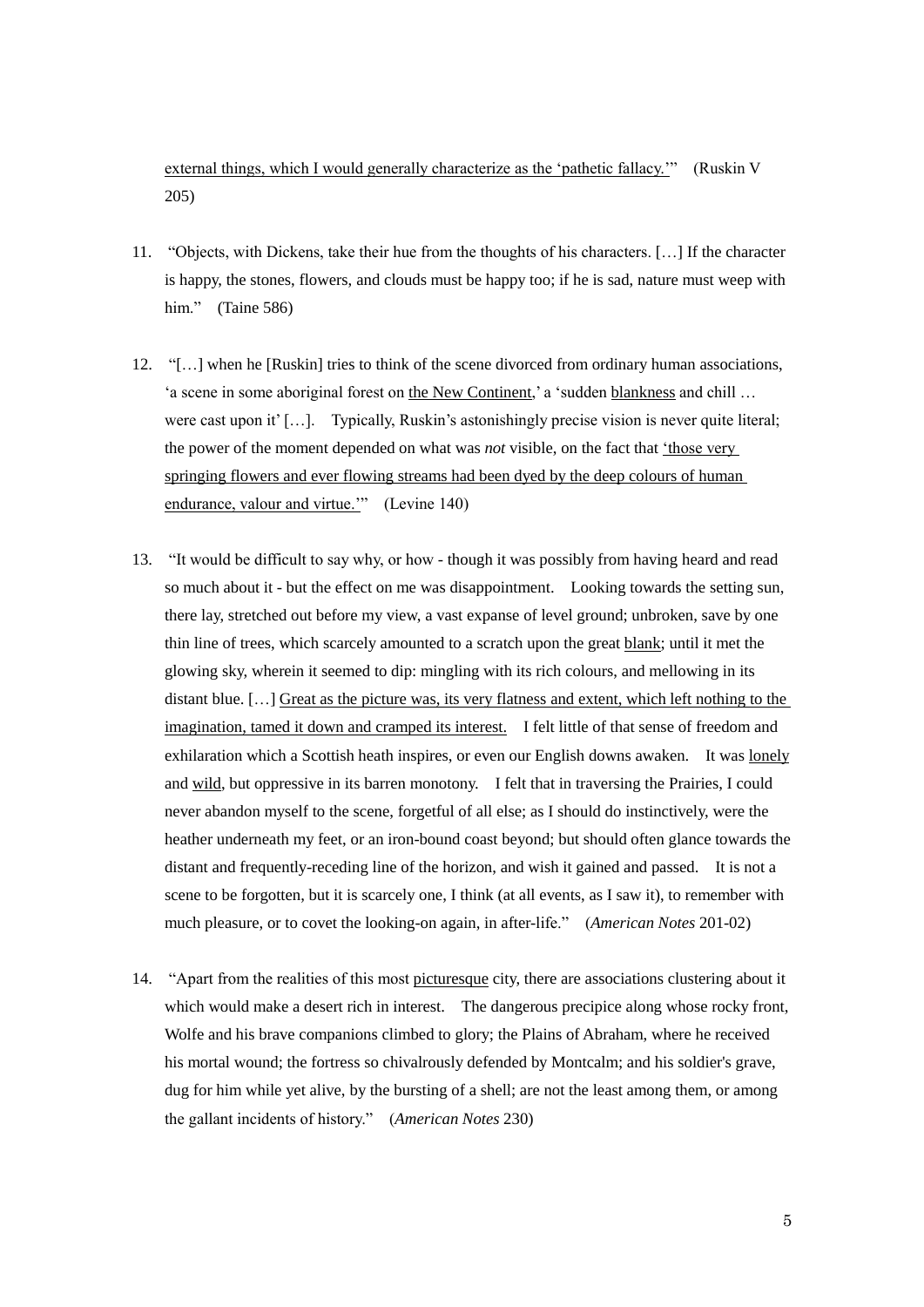- 15. "The hardy traveler wanders through the maze of thick and pathless woods, where the sun"s rays never shone, and heaven"s pure air never played: he stands on the brink of the roaring waterfall, and, giddy and bewildered, watches the foaming mass as it leaps from stone to stone, and from crag to crag; he lingers in the fertile plains of a land of perpetual sunshine, and revels in the luxury of their balmy breath. But what are the deep forests, or the thundering waters, or the richest landscapes that bounteous nature ever spread, to charm the eyes, and captivate the senses of man, compared with the recollection of the old scenes of his early youth?" (*Sketches by Boz* 202)
- 16. "The way the mists were stalking about to-day, and the clouds lying down upon the hills; the deep glens, the high rocks, the rushing waterfalls, and the roaring rivers down in deep gulfs below; were all stupendous. This house is wedged round by great heights that are lost in the clouds; and the loch, twelve miles long, stretches out its dreary length before the windows. In my next, I shall roar to the sublime, perhaps; in this here present writing I confine myself to the ridiculous." (*Letters* II 323)
- 17. "All the way, the road had been among moors and mountains with huge masses of rock, which fell down God knows where, sprinkling the ground in every direction, and giving it the aspect of the burial place of a race of giants. Now and then we passed a hut or two, with neither window nor chimney, and the smoke of the peat fire rolling out at the door. But there were not six of these dwellings in a dozen miles; and anything so bleak and wild, and mighty in its loneliness, as the whole country, it is impossible to conceive. Glencoe itself is perfectly terrible. The pass is an awful place. It is shut in on each side by enormous rocks from which great torrents come rushing down in all directions. In amongst these rocks on one side of the pass (the left as we came) there are scores of glens, high up, which form such haunts as you might imagine yourself wandering in, in the very height and madness of a fever. They will live in my dreams for years – I was going to say as long as I live, and I seriously think so. The very recollection of them makes me shudder …. Well, I will not bore you with my impressions of these tremendous wilds, but they really are fearful in their grandeur and amazing solitude. Wales is a mere toy compared with them." (*Letters* II 324)
- 18. "Now, a prairie is undoubtedly worth seeing but more that one may say one has seen it, than for any sublimity it possesses in itself. [...] The excessive flatness of the scene makes it dreary, but tame. Grandeur is certainly not its characteristic." (Forster 264)
- 19. "I want to see the very dreariest and most desolate portion of the sea-coast of Cornwall."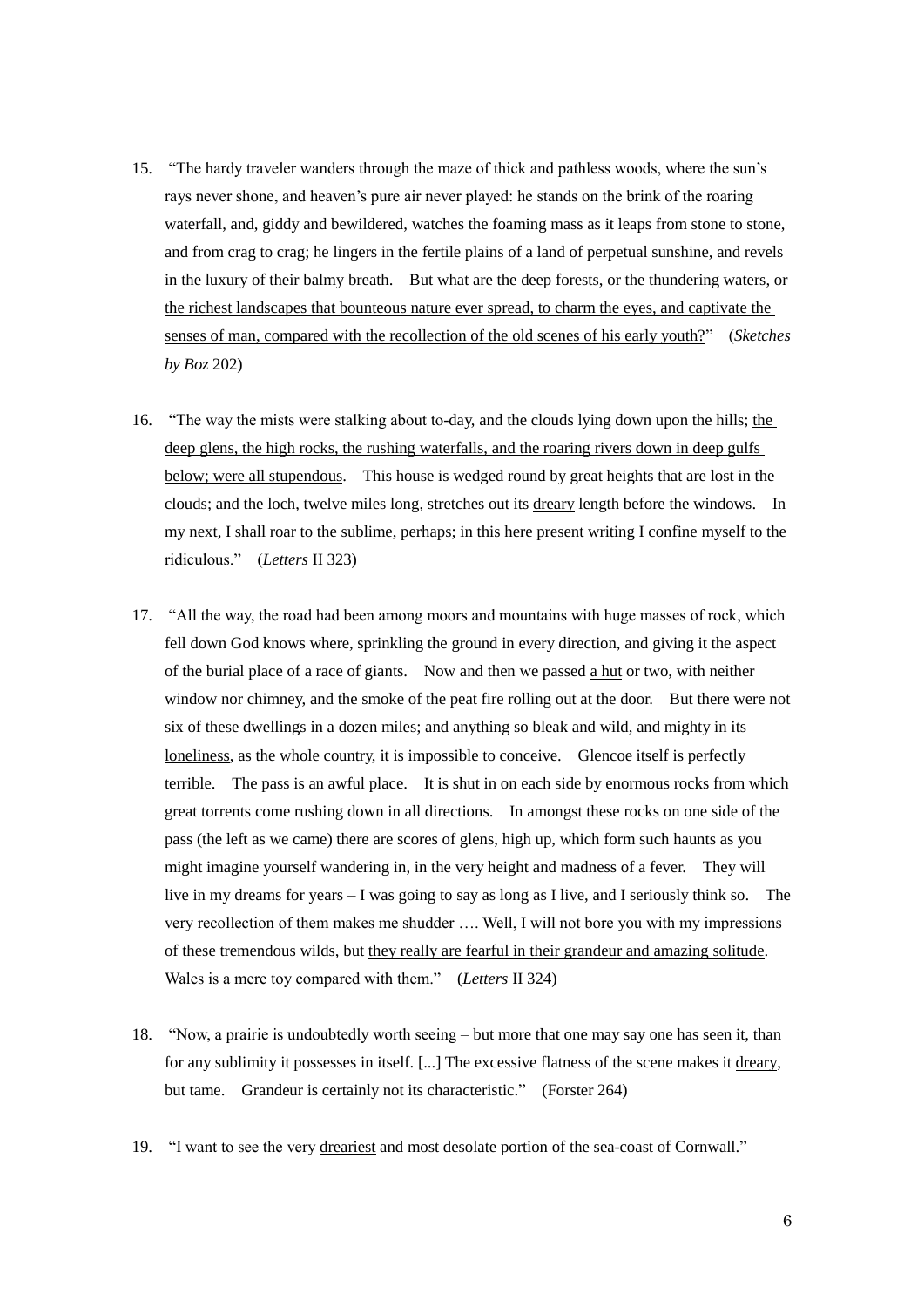(*Letters* III 356)

20. "If you could have followed us into the earthy old Churches we visited, and into the strange caverns on the gloomy seashore, and down into the depths of Mines, and up to the tops of giddy heights where the unspeakably green water was roaring I don't [sic] know how many hundred feet below!" (*Letters* III 414-15)

\*引用文中の下線は全て引用者による。